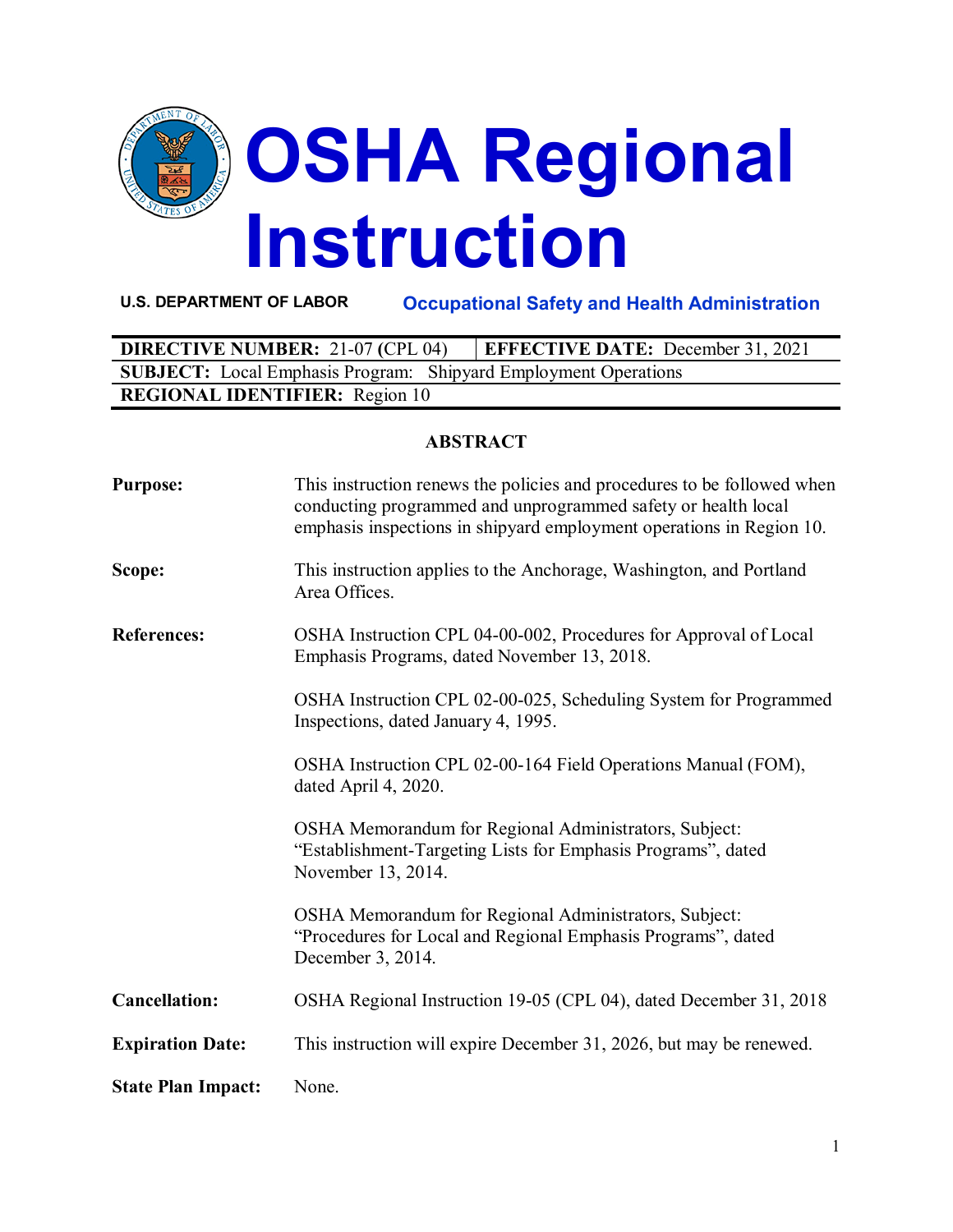|                            | <b>Significant Changes:</b> Provided clearer inspection procedure instructions in section X.C.4. |
|----------------------------|--------------------------------------------------------------------------------------------------|
| <b>Action Offices:</b>     | Anchorage, Washington, and Portland Area Offices.                                                |
| <b>Originating Office:</b> | Office of Enforcement Programs                                                                   |
| <b>Contact:</b>            | Assistant Regional Administrator<br>Office of Enforcement Programs                               |

By and Under the Authority of:

Patrick J. Kaynn

Acting Regional Administrator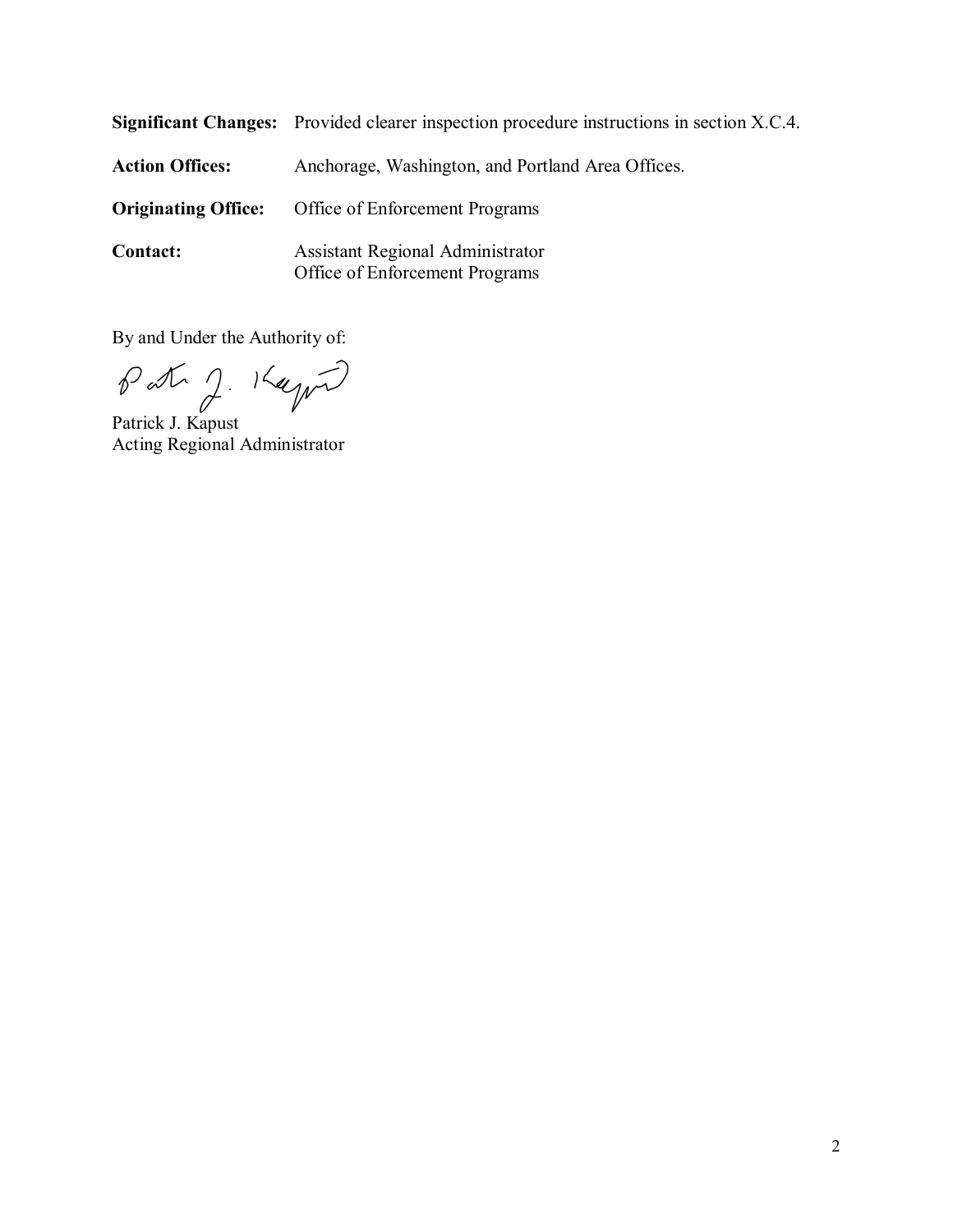# **Executive Summary**

This instruction renews the framework for a local emphasis program to reduce and/or eliminate hazards associated with shipyard employment in Region X.

# **Table of Contents**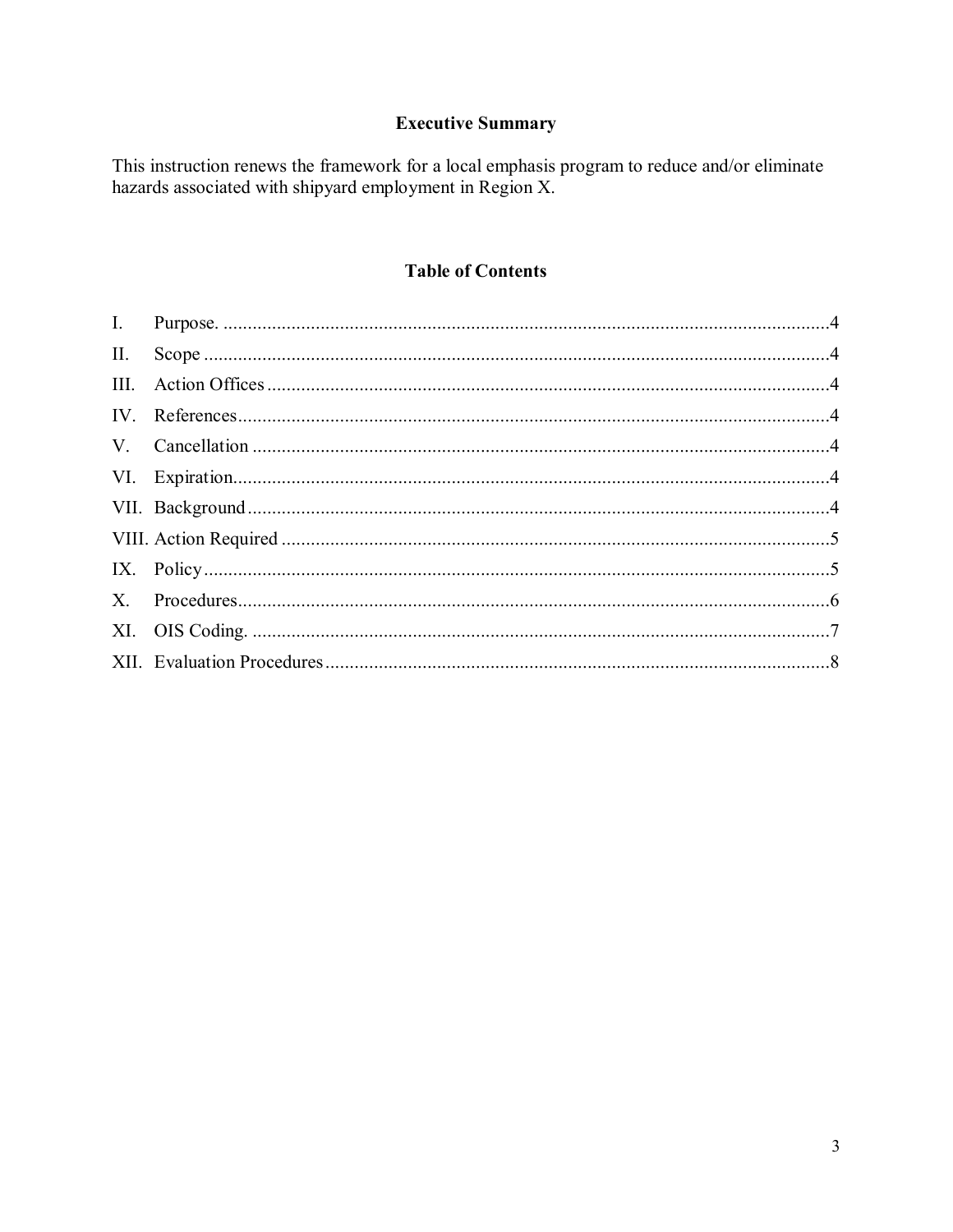## **I. Purpose.**

<span id="page-3-0"></span>This instruction renews the policies and procedures to be followed when making programmed and unprogrammed safety or health local emphasis inspections in shipyard employment operations in Region 10.

### <span id="page-3-1"></span>**II. Scope.**

This instruction applies to the Anchorage, Washington and Portland Area Offices.

### <span id="page-3-2"></span>**III. Action Offices.**

Anchorage, Washington and Portland Area Offices.

#### <span id="page-3-3"></span>**IV. References:**

OSHA Instruction CPL 04-00-002, Procedures for Approval of Local Emphasis Programs, dated November 13, 2018.

OSHA Instruction CPL 02-00-025, Scheduling System for Programmed Inspections, dated January 4, 1995.

OSHA Instruction CPL 02-00-164 Field Operations Manual (FOM), dated April 4, 2020.

OSHA Memorandum for Regional Administrators, Subject: "Establishment-Targeting Lists for Emphasis Programs", dated November 13, 2014.

OSHA Memorandum for Regional Administrators, Subject: "Procedures for Local and Regional Emphasis Programs", dated December 3, 2014.

## <span id="page-3-4"></span>**V. Cancellation.**

OSHA Regional Instruction 19-05 (CPL 04), dated December 31, 2018.

#### <span id="page-3-5"></span>**VI. Expiration.**

This instruction will expire December 31, 2026 but may be renewed.

#### <span id="page-3-6"></span>**VII. Background.**

This LEP supports the Occupational Safety and Health Administration (OSHA) Fiscal Year 2022 Agency Management Plan, Agency Theme 1, Assure Safe and Healthful Workplaces, to secure safe and health workplaces, particularly in high-risk industries, including the agency's theme to protect the most vulnerable workers in high hazard industries, by targeting industries with higher than average illness and injury rates.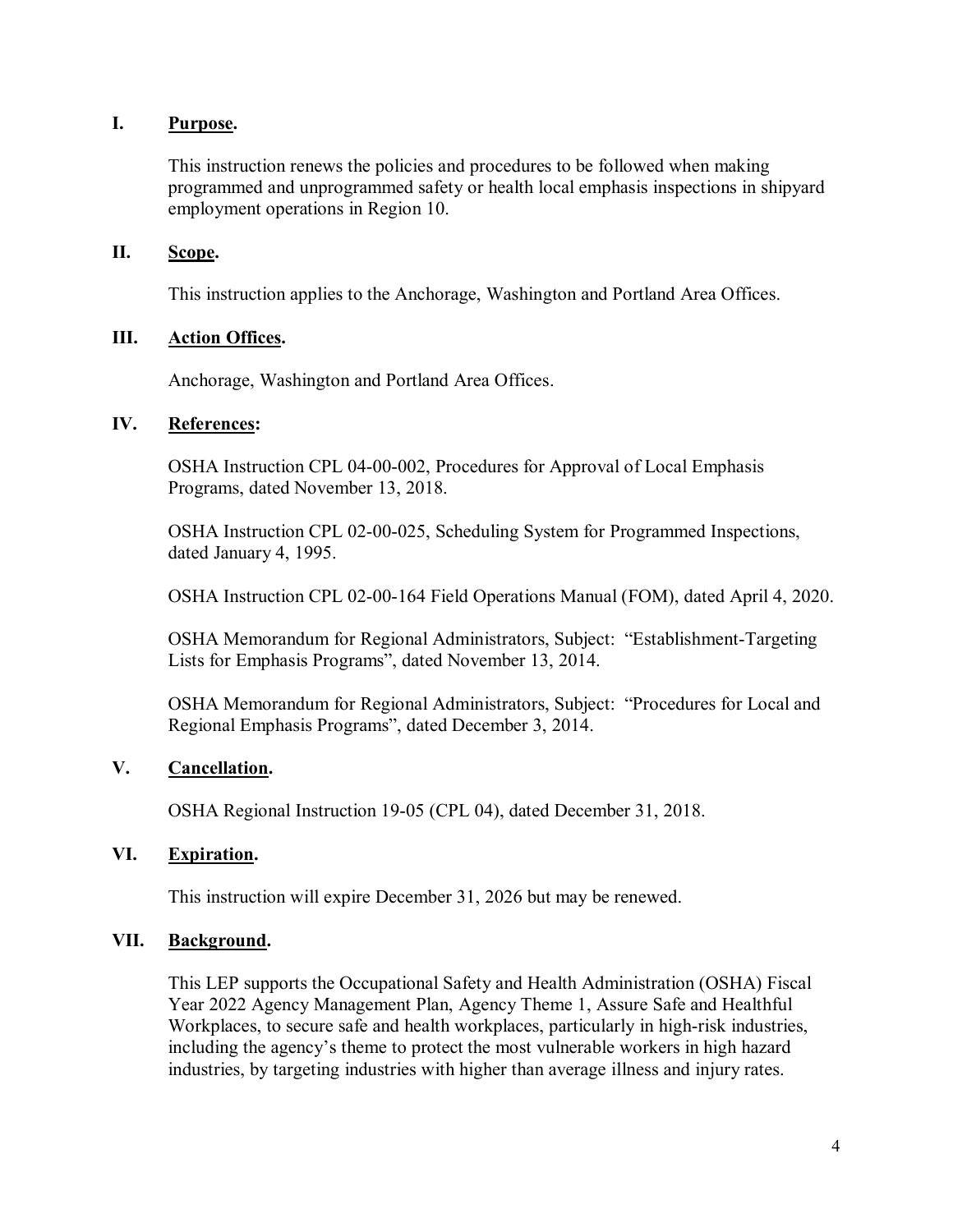Inspection selection and scheduling in shipyard employment operations in Region X is impractical if done from the safety and health NAICS lists for General Industry. Since work in OSHA's jurisdictional areas is sporadic and of short duration due to vessels coming and going, and the varying use of some facilities by more than one employer, shipyard employment operations are continually being revised and are outside the normal scheduling means of the FOM. Accordingly, a system which identifies the work sites is necessary. This local emphasis program is designed to provide a system to identify work sites and ensure that employers are selected and scheduled for programmed inspections in a fair and impartial manner.

Injury and illness statistical data from Alaska and Oregon did not report incident rates in the shipbuilding industry (NAICS 336611). Washington State reported the following 2019 TRC and DART rates.

| <b>NAICS</b>                    | <b>WA TRC   WA DART</b> |
|---------------------------------|-------------------------|
| 33661 Ship and Boat Building    |                         |
| 336611 Ship Building and Repair |                         |

The 2019 Federal injury data for the shipbuilding industry are shown below:

| <b>NAICS</b>                    | <b>FED</b><br><b>TRC</b> | <b>FED DART</b> |
|---------------------------------|--------------------------|-----------------|
| 33661 Ship and Boat Building    | 4.9                      |                 |
| 336611 Ship Building and Repair |                          |                 |

The Federal TRC rate for all private industries in 2019 was 2.8 and the DART rate was 1.5; therefore, the shipbuilding industry has demonstrated TRC and DART rates higher than all private industry.

## <span id="page-4-0"></span>**VIII. Action Required.**

Area directors shall use this instruction for inspection selection and scheduling for both safety and health inspections.

## <span id="page-4-1"></span>**IX. Policy.**

This inspection scheme is to be used for programmed and unprogrammed safety and health inspections in the shipbuilding/repairing, boatbuilding/repairing, and shipbreaking industries (NAICS 336611, 336612 and 488390).

Area Directors, prior to implementation of this instruction, are required to designate the order in which locations are to be inspected.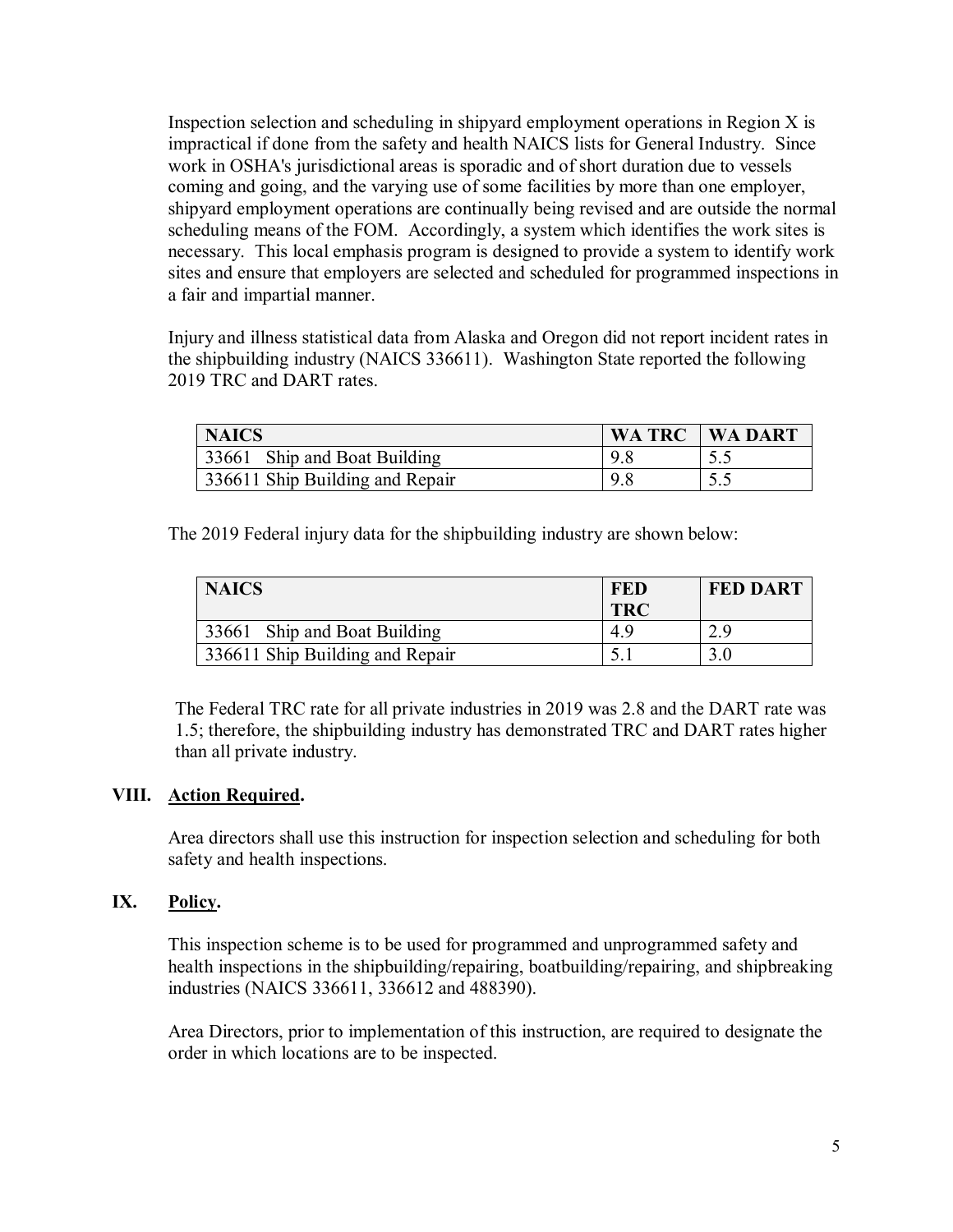## <span id="page-5-0"></span>**X. Procedures.**

#### A. Outreach Program

This LEP has been in place for several years and outreach is a continual effort through programs such as meetings with local industry organizations. The Area Offices will provide updated information to employers on topics such as the OSHA standards that apply to the shipbuilding and repair industry and how to implement a safety and health program, and details about the LEP.

#### B. Specific Industry

The primary employers will be those engaged in Shipbuilding/Repairing (NAICS 336611), Boatbuilding/Repairing (NAICS 336612) and Shipbreaking (NAICS 488390). Supportive industries, such as contract painters, sandblasters, tank cleaners, etc., will be inspected if deemed appropriate following discussions between the CSHO and the area director.

#### C. Inspection Selection, Scheduling, and Procedures

- 1. A master list of all work sites of employers in NAICS 336611, 336612 and 488390 within the respective area offices' jurisdictions shall be prepared. A work site is defined to be a discrete area utilized to construct, repair or break vessels. The area may be the bounds of a company's property; the navigable water around a single group of piers, wharfs, or docks; or the section of a navigable waterway where vessels are anchored while repair is conducted. Any floating vessel, drydock, graving dock, or marine railway within the area is considered part of the work site.
- 2. The work sites shall be grouped into distinct geographical locations that shall be used for the duration of this local emphasis program. The boundaries of the locations may vary and shall be determined based on past inspection activity and local knowledge. Locations with roughly equal numbers of work sites will be established. For example, in metropolitan areas a grouping may consist of an area of a city. In a less populated area, the grouping may be a set of small cities, while in rural areas the grouping may be on a county-wide basis. In some situations, present port area designations may suffice.
- 3. An inspection cycle shall be prepared using all the work sites on the master list. Area directors may delete work sites from the cycle based upon local knowledge of operations, i.e., out of work, seasonal employment, etc. With the creation of the second and subsequent cycles, area directors shall add new work sites to the master list.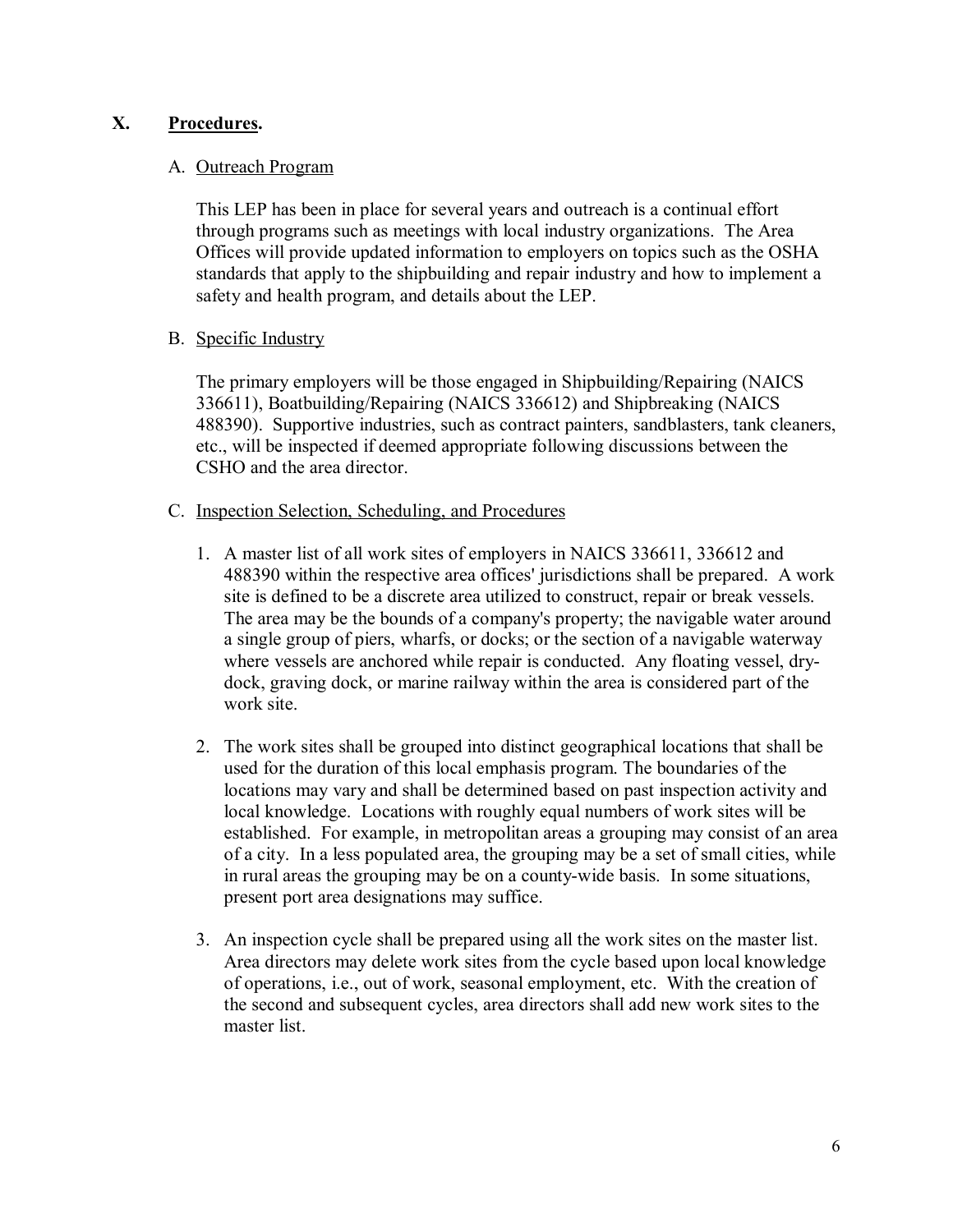- 4. Work sites within a location shall be visited in an order predetermined by the area director when the inspection cycle is created, e.g., alphabetically, proximity to the office, etc. A visit shall consist of:
	- a. An inspection of the work site where work activity under OSHA's jurisdiction takes.
	- b. An assessment through observation, contacts with U.S. Coast Guard, or other reliable local sources.
	- c. In the event the employer is not conducting work that falls under OSHA's jurisdiction at the time of the inspection, but the CSHO determines that the employer does conduct work that falls under OSHA's jurisdiction, the CSHO will review the employer's Safety and Health Management System including applicable programs. These programs may include, but are not limited to, Hazard Communication, PPE Assessment, Respiratory Protection Program, Permit Required Confined Spaces, and Control of Hazardous Energy..
	- d. The number of work sites visited would be dependent upon the number of inspections projected in the annual program plan and the number of sites without activity. Inspections of subcontractors at the sites would count towards the annual goal. The inspection cycle is not time dependent and may be longer or shorter than one year.
- 5. Prior to beginning a new cycle from the master list, all locations on the existing cycle must be visited, and the work sites either inspected or removed due to inactivity. All work sites would be eligible for a visit during the new cycle.
- 6. A complete inspection of all areas under OSHA's jurisdiction shall be made for each employer at each work site.
- 7. If an unprogrammed inspection (complaint, referral, and fatality/catastrophe) is conducted at a work site, all employers at the work site shall be inspected. The inspection(s) shall be complete unless there has already been a programmed inspection(s) at the work site during the cycle. In this event the unprogrammed inspection shall only address those areas referenced for the employer involved. When a comprehensive unprogrammed inspection is conducted at the work site, then the work site shall be removed from the cycle for programmed inspections.

## <span id="page-6-0"></span>**XI. OIS Coding.**

Inspections conducted under this LEP will be identified in the OSHA Information System (OIS) as described below. Supportive industries - for example, contract painters, sandblasters, or tank cleaners - inspected under this program, shall also be coded "SHIP." Inspections conducted under this program shall be coded as "Programmed Planned" with